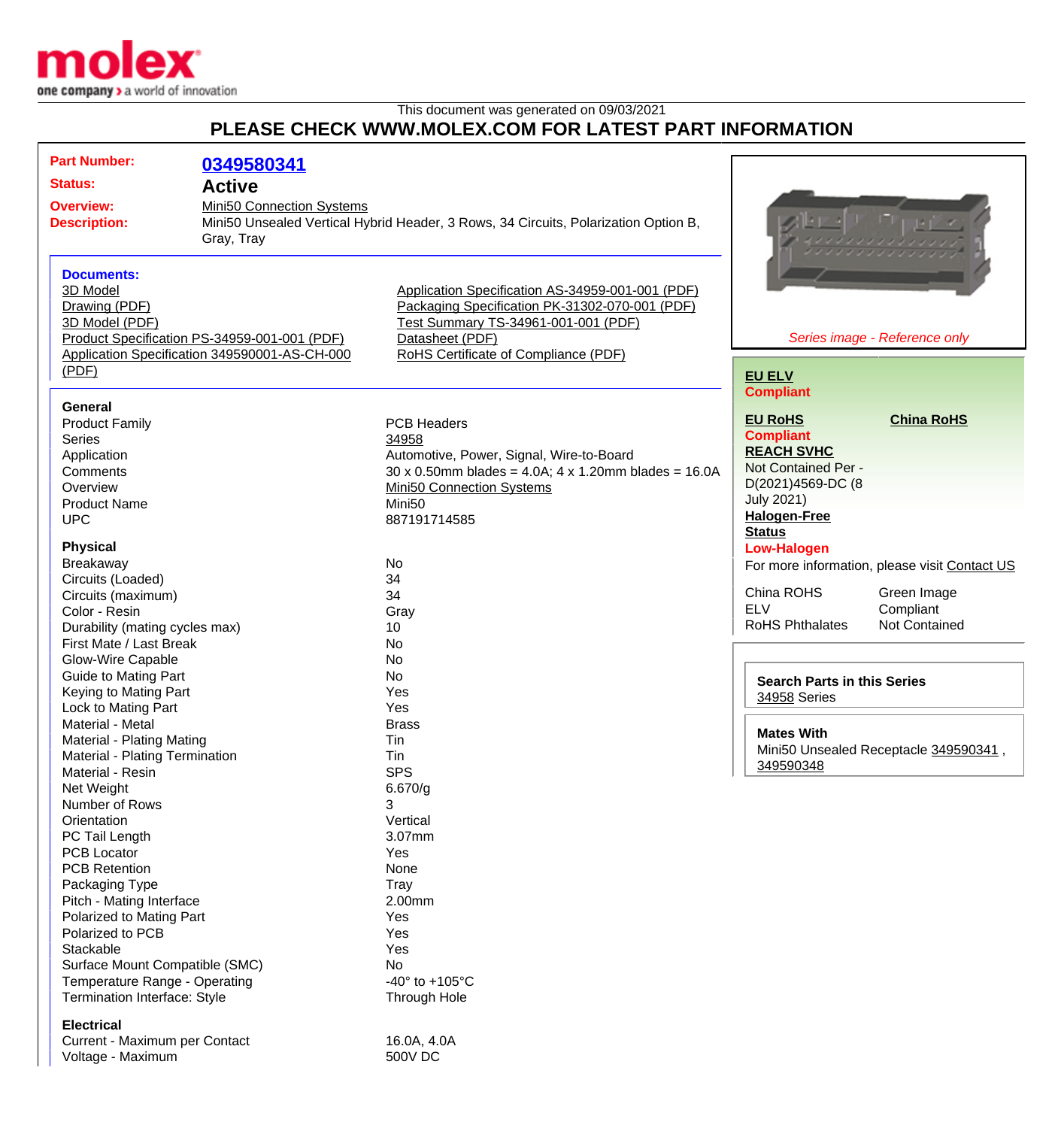## **Material Info**

**Reference - Drawing Numbers** Packaging Specification **PK-31302-070-001** Product Specification **PS-34959-001-001** Sales Drawing Sales Drawing SD-34958-300-001<br>
Test Summary SD-34961-001-001

Application Specification 349590001-AS-CH-000, AS-34959-001-001 TS-34961-001-001

## This document was generated on 09/03/2021 **PLEASE CHECK WWW.MOLEX.COM FOR LATEST PART INFORMATION**